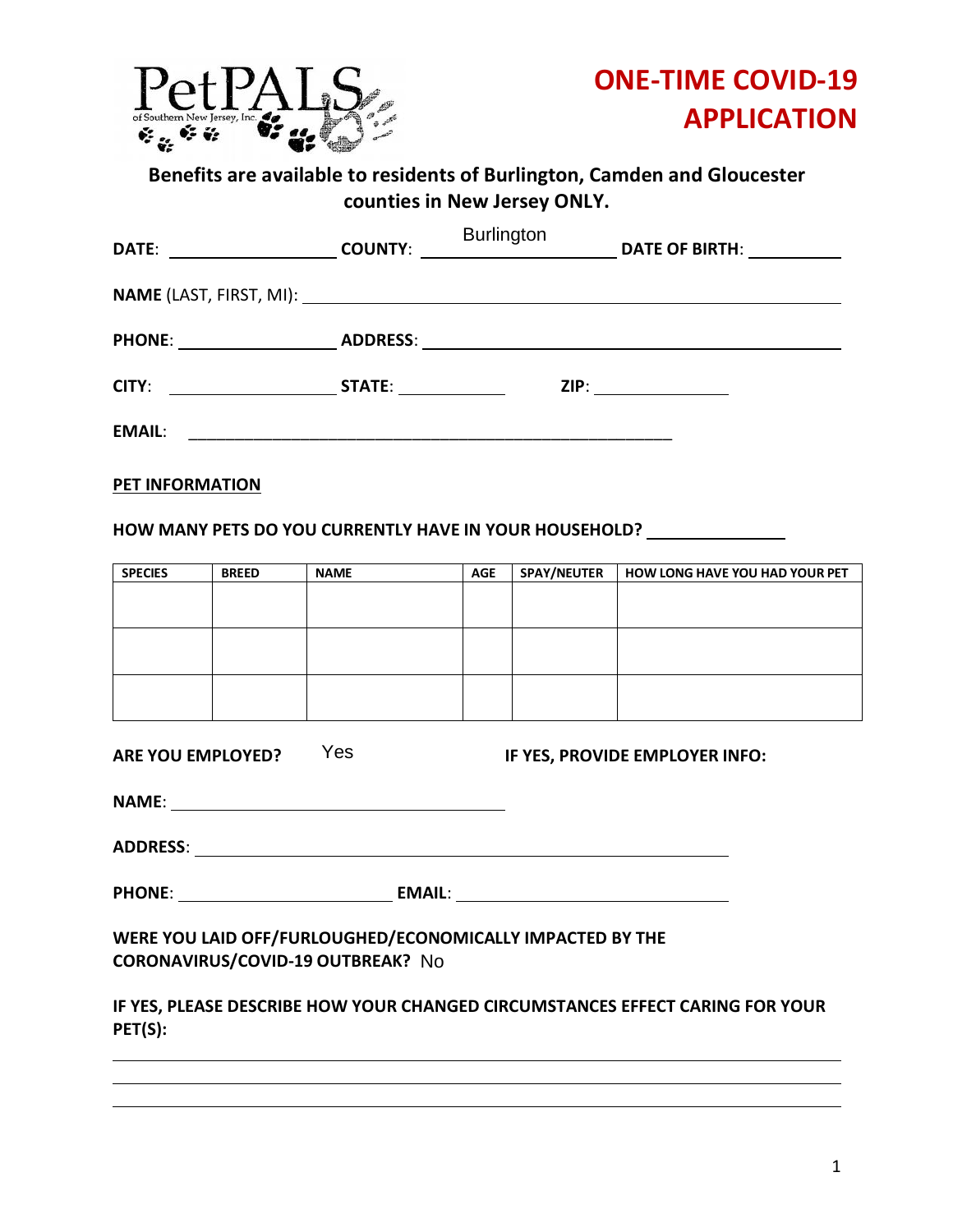

## **ONE-TIME COVID-19 APPLICATION**

#### **MONTHLY INCOME:**

I CURRENTLY RECEIVE A SALARY/COMPENSATION FROM MY EMPLOYER: No

I CURRENTLY RECEIVE UNEMPLOYMENT: Yes

I CURRENTLY RECEIVE SSI/SSD BENEFITS: Yes

I DO NOT CURRENTLY HAVE AN INCOME: Y $\rm es$ 

**PLEASE DESCRIBE YOUR MONTHLY EXPENSES (RENT/MORTGAGE, CAR PAYMENTS, UTILITIES, ETC.)**:

\_\_\_\_\_\_\_\_\_\_\_\_\_\_\_\_\_\_\_\_\_\_\_\_\_\_\_\_\_\_\_\_\_\_\_\_\_\_\_\_\_\_\_\_\_\_\_\_\_\_\_\_\_\_\_\_\_\_\_\_\_\_\_\_\_\_\_\_\_\_\_\_\_\_\_\_\_

\_\_\_\_\_\_\_\_\_\_\_\_\_\_\_\_\_\_\_\_\_\_\_\_\_\_\_\_\_\_\_\_\_\_\_\_\_\_\_\_\_\_\_\_\_\_\_\_\_\_\_\_\_\_\_\_\_\_\_\_\_\_\_\_\_\_\_\_\_\_\_\_\_\_\_\_\_

| <b>OTHERS IN YOUR HOUSEHOLD:</b> |                 |  |  |  |  |  |
|----------------------------------|-----------------|--|--|--|--|--|
| <b>NAME</b>                      | <b>RELATION</b> |  |  |  |  |  |
| <b>NAME</b>                      | <b>RELATION</b> |  |  |  |  |  |
| <b>NAME</b>                      | <b>RELATION</b> |  |  |  |  |  |

**HOW DID YOU LEARN OF PETPALS OF SOUTHERN NEW JERSEY?**